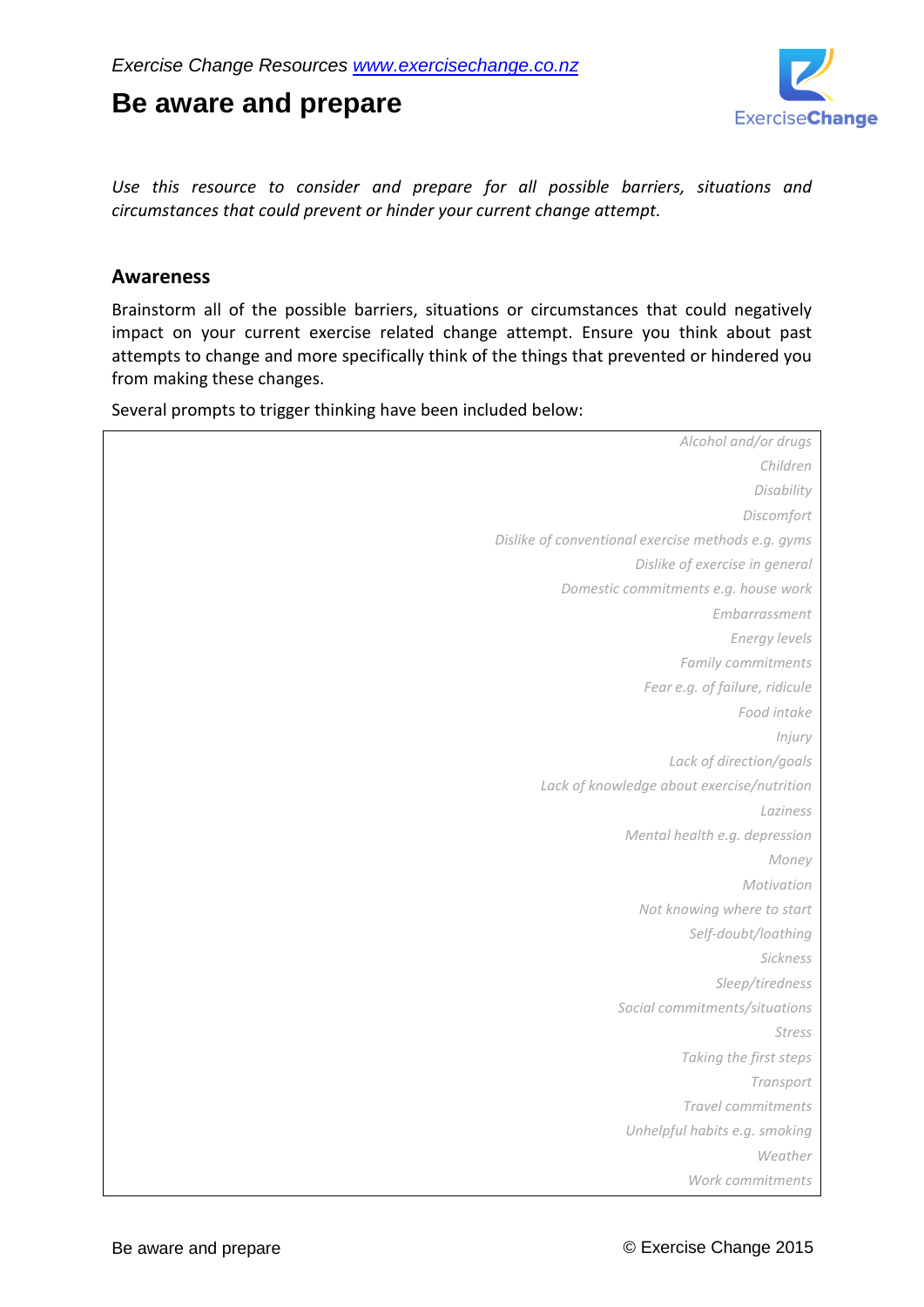## **Preparation**

After establishing all possible barriers, situations or circumstances, consider the two questions below then fill in the table

- What are the top three to five things that you feel will threaten or negatively impact on your current change attempt?
- What could you put in place to ensure that when these things occur they don't negatively impact on your change attempt?

| My top three to five barriers,  | My plan for managing these barriers, situations or                 |
|---------------------------------|--------------------------------------------------------------------|
| situations or circumstances     | circumstances (Plan A)                                             |
| Most relevant/likely to occur   | Make sure any plans made are realistic and have the best chance of |
| A                               | succeeding                                                         |
| Not as relevant/likely to occur |                                                                    |